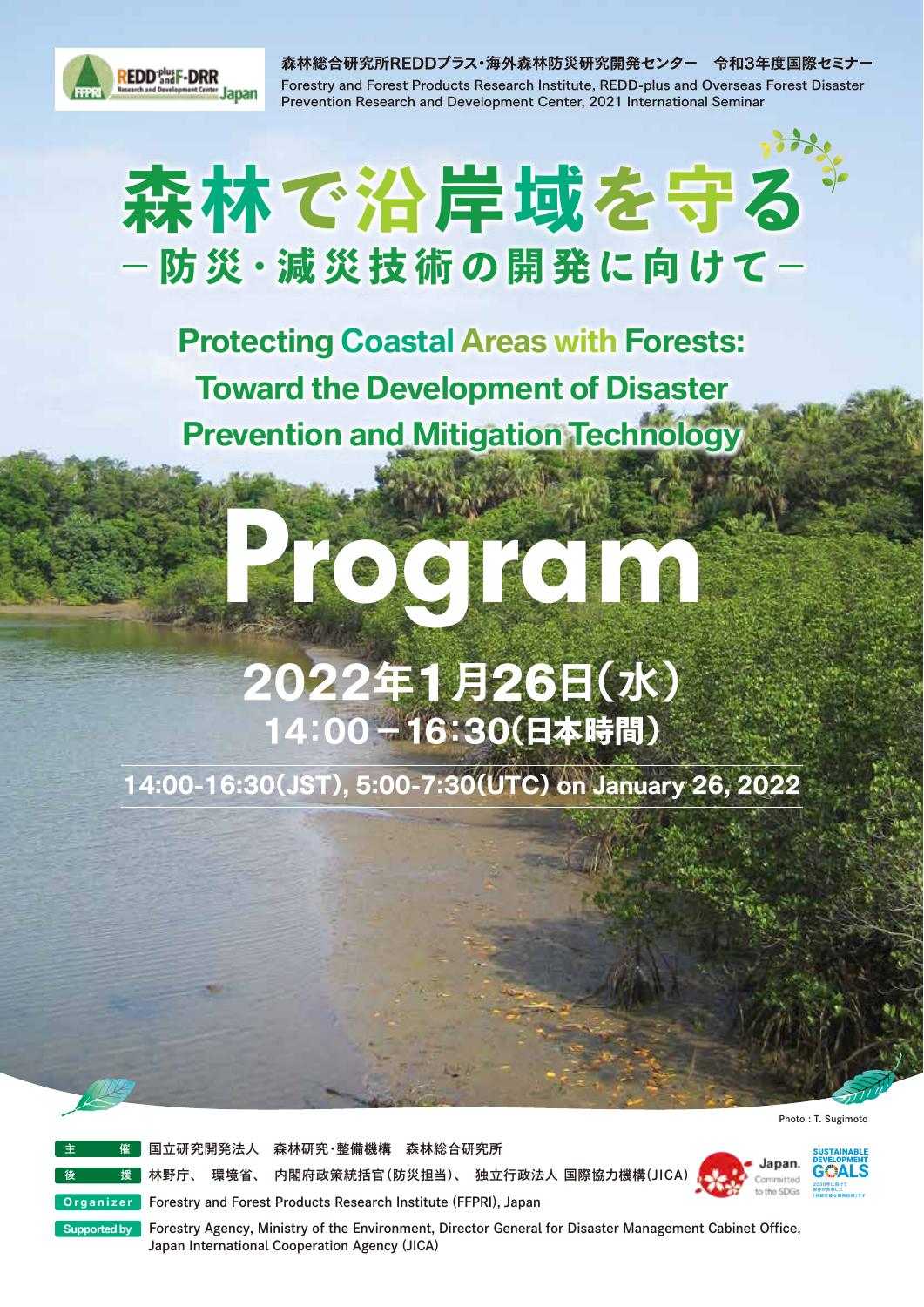### 挨

777

本日はご参加いただきありがとうございます。

近年、世界各地で豪雨の強度・頻度の増加や台風の発生 頻度の増加等が報告されており、沿岸域では高潮被害の 甚大化などのリスクが高まっています。こうした中、2021年 11月にイギリスで開催された気候変動枠組条約第26回締 約国会議(COP26)において、気候変動の緩和と適応の両 面に資する「自然に基づく解決策」として森林の重要性が 改めて共有されました。

 日本は、古くから台風や津波などの自然災害に見舞われ たことから、森林の防災・減災機能を活用した災害対策と して治山技術を培ってきました。沿岸域においては、土砂 流出や洪水、津波、高潮、強風など自然の猛威から生活空 間を保護するバッファーゾーンとして、居住地等の周辺に海 岸防災林を整備してきた歴史があります。こうした技術は、 今後防災対策を進めようとする途上国においてもその適用 が期待されます。

本セミナーでは、途上国の沿岸域で暮らす人々を災害か ら守る森林技術の開発に向け、マングローブ林の造成と管 理について、これまでの経験、最新の知見、現地ニーズと取 組みについて日本と各国の専門家に話題提供を戴きます。 さらに「防災・減災機能を有する森林の造成と管理」の課題 と方向性をテーマにパネルディスカッションをおこないます。

本セミナーが、全ての参加者の皆様にとって有用で「、自然 に基づく解決策」としての森林の活用に資する活動の一助と なることを祈念しています。

#### 令和4年1月26日 国立研究開発法人 森林研究・整備機構 森林総合研究所 所長 浅野(中静)透

### **Opening Remarks**

I would like to express our sincere thanks for your participation in our international seminar today.

In recent years, an increase in the intensity and frequency of torrential rains and typhoons has been reported from many parts of the world, and there is a risk as well as increasing scale and frequency of severe storm surge damage in coastal areas. In November 2021, the 26th Conference of the Parties (COP26) to the United Nations Framework Convention on Climate Change (UNFCCC) was held in Glasgow, UK. In this conference, the importance of forests as a "Nature-based Solution" that contributes to both mitigation and adaptation to climate change was once again emphasized.

Since ancient times, Japan has been hit by natural disasters such as typhoons and tsunamis. In coastal areas, as a disaster prevention measure, forests have been used as buffer zones around residential areas to protect living spaces from natural hazards, such as floods, tsunamis, storm surges, and strong winds. Such measures can be applied at relatively low-cost and are expected to promote the improvement of the multifaceted

functions of forests in developing countries.

This seminar aims to explore and discuss forest-related technologies that can protect people living in the coastal areas of developing countries from natural disasters. It includes presentations of reports and sharing of experiences from various countries, introductions of latest research findings, and discussions of local needs and approaches to the creation and management of mangrove forests. It also includes a panel discussion on the current issues and future directions regarding the "Creation and Management of Forests with Disaster Prevention and Mitigation Functions".

We hope that this seminar will provide a useful opportunity for all participants to promote the use of forests as "Nature-based Solutions".

Toru Asano (Tohru Nakashizuka) Director General Forestry and Forest Products Research Institute (FFPRI)

<u> 111</u>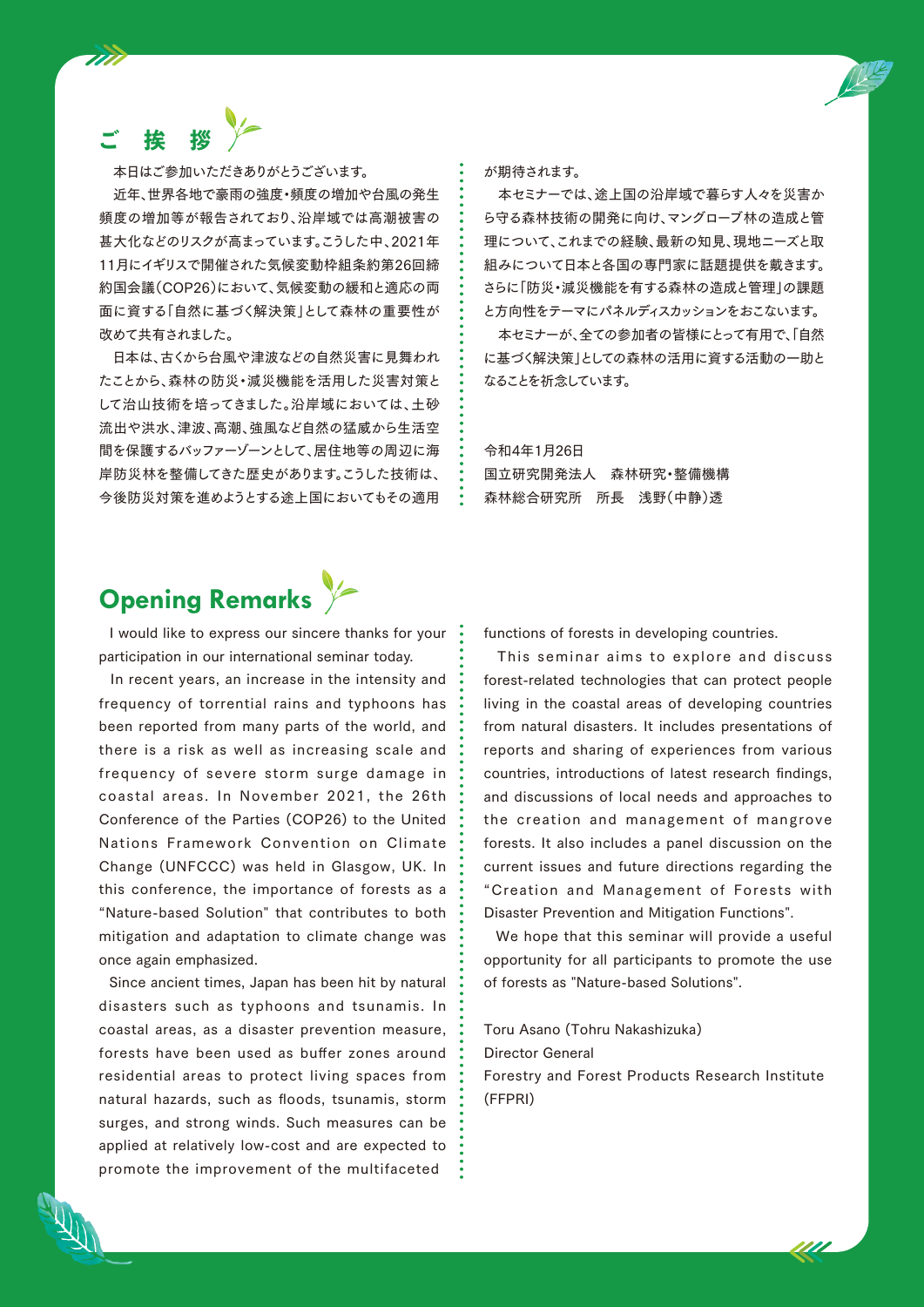| 時間<br>Time(JST) | 講演プログラム Program                                                                                                                                                                          |
|-----------------|------------------------------------------------------------------------------------------------------------------------------------------------------------------------------------------|
| 14:00           | 開会セッション<br><b>Opening Session</b>                                                                                                                                                        |
|                 | 開会挨拶<br>浅野(中静)透 (森林総合研究所 所長)<br><b>Opening Remarks</b><br>Dr. Toru Asano (Director General, FFPRI)                                                                                       |
|                 | 来賓挨拶<br>小坂善太郎 (林野庁森林整備部長)<br>Greeting from Guest of Honor<br>Mr. Zentaro Kosaka (Director-General, Private Forest Department, Forestry Agency, Japan)                                    |
|                 | 森林で沿岸域を守る ―防災・減災技術の開発に向けて―<br>棊<br>調<br>講<br>演<br>Protecting coastal zones with forests :<br><b>Keynote Speech</b><br>Toward the development of disaster risk reduction (DRR) technology |
|                 | 宮城豊彦(東北学院大学名誉教授/株式会社アドバンテクノロジー技師長)<br>Dr. Toyohiko Miyagi (Professor Emeritus Tohoku Gakuin University / Chief Engineer, Advantechnology Co. Ltd.)                                       |
| 14:30           | セッション1 沿岸域を守る森林技術<br>Session1 Forest technology for protecting coastal area                                                                                                              |
|                 | 海岸林の防災効果とその限界<br>Disaster prevention effects of coastal forests and their limitations                                                                                                    |
|                 | 柳澤英明(東北学院大学)<br>Dr. Hideaki Yanagisawa (Tohoku Gakuin University)                                                                                                                        |
|                 | 沿岸の減災効果発揮のための 海岸林の造成・管理<br>Afforestation and management of coastal disaster prevention forests as forest-based DRR                                                                       |
|                 | 小野賢二 (森林総合研究所)<br>Dr. Kenji Ono (FFPRI)                                                                                                                                                  |
|                 | セッション2 各地の取組み<br>Session2 Initiatives in the field                                                                                                                                       |
|                 | 生態系に基づく災害リスク軽減のためのマングローブ/ブルーカーボン生態系:フィールドからの報告<br>Mangroves/Blue Carbon ecosystems for ecosystem-based disaster risk reduction:<br>Some examples from the field.                         |
|                 | ルペス・ボーミア (国際林業研究センター (CIFOR))<br>Dr. Rupesh Bhomia (CIFOR-ICRAF)                                                                                                                         |
|                 | ベトナムにおける沿岸保護のためのマングローブに基づく介入:教訓と経験の共有<br>Mangrove-based interventions for coastal protection in Viet Nam: Sharing lessons and experiences.<br>グエン・トゥイ・ミー・リン (ベトナム森林科学アカデミー (VAFS))       |
|                 | Dr. Nguyen Thuy My Linh (Vietnamese Academy of Forest Sciences (VAFS))                                                                                                                   |
|                 | フィリピンにおけるマングローブ林による災害リスク軽減と管理(DRRM): 超大型台風ハイエンからの教訓<br>Mangrove forest and disaster risk reduction and management (DRRM) in the Philippines:<br>Lessons from super-typhoon Haiyan        |
|                 | ロデル・ラスコ (オスカー・M・ロペスセンター (OML Center))<br>Dr. Rodel D. Lasco (Oscar M. Lopez Center)                                                                                                      |
|                 | 逃げ込む山がない:リワ・デルタの不利な状況にある人々の最後の砦マングローブ林<br>No Mountain to Run To : Mangrove Forest the Last Resort for the Disadvantage Communities of the Rewa Delta                                     |
|                 | アポローサ・ラムロ (フィジー共和国林業省)<br>Mr. Aporosa Ramulo (Ministry of Forestry, Fiji)                                                                                                                |
| 15:45           | パネルディスカッション:防災機能を有する森林の造成と管理<br>Panel Discussion: Creation and management of forests with disaster mitigation functions                                                                  |
|                 | 基調講演者、セッション登壇者 Keynote and session speakers<br>パネリスト Panelists ▶                                                                                                                         |
|                 | 剛 (森林総合研究所) Dr. Takeshi Toma (FFPRI)<br>モデレーター<br>Moderator<br>藤間                                                                                                                        |
| 16:25           | 閉会挨拶<br><b>Closing Remark</b>                                                                                                                                                            |
|                 | 平田泰雅 (森林総合研究所) Dr. Yasumasa Hirata (FFPRI)                                                                                                                                               |